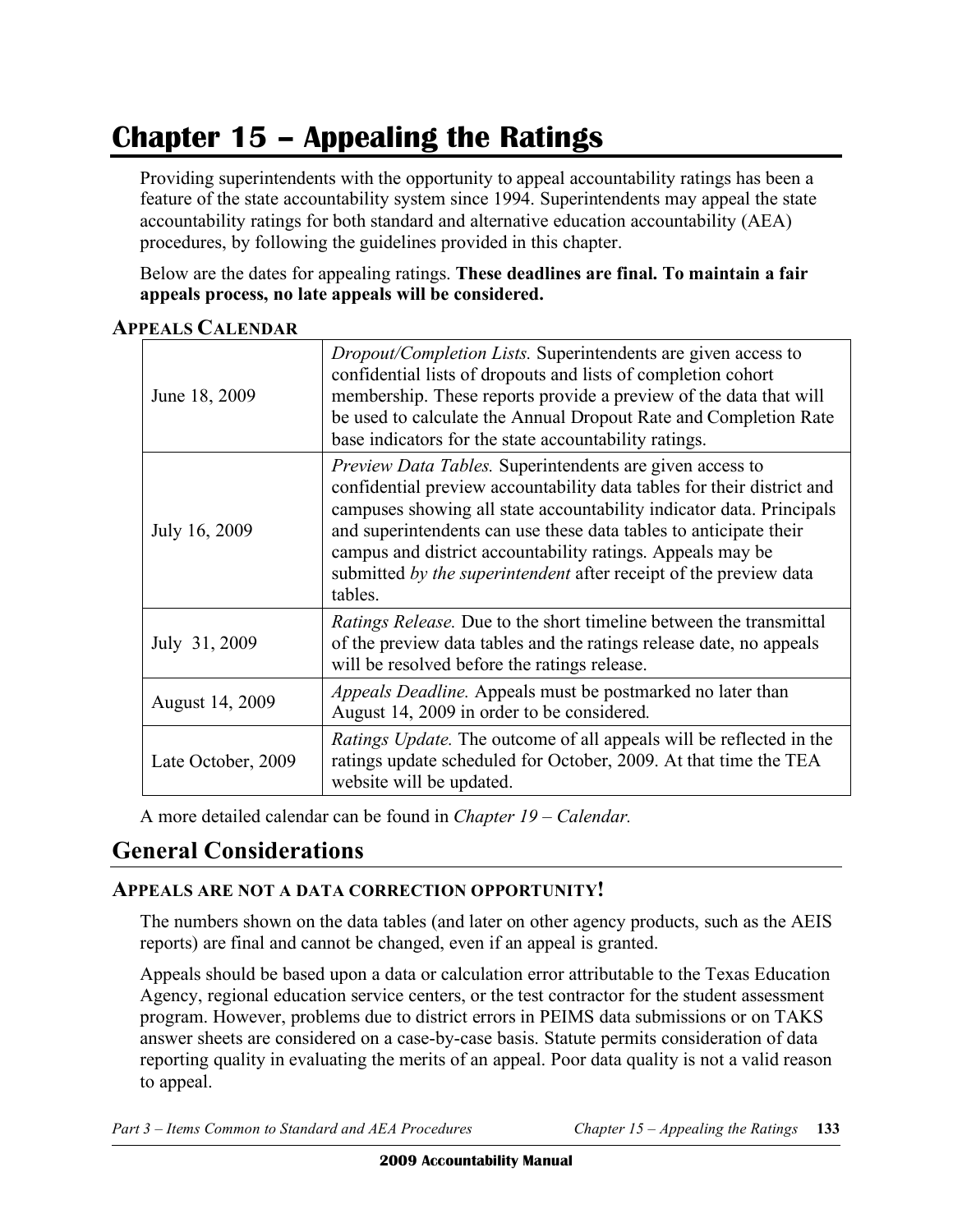## **CHANGED RATINGS ONLY**

Only appeals that would result in a changed rating will be considered.

#### **NO GUARANTEED OUTCOMES**

Appeals that follow these guidelines are not guaranteed to be granted. Each appeal is evaluated based on the details of its unique situation. Well-written appeals that follow the guidelines are more easily processed, but they are not necessarily granted.

#### **SITUATIONS NOT FAVORABLE FOR APPEAL**

One strength of the state accountability system is that the rules are applied uniformly to all campuses and districts. Therefore, a request to make exceptions for how the rules are applied to a single campus or district is viewed unfavorably and will most likely be denied. Examples of some appeals seeking inconsistent rule application follow. Because some examples apply to both standard and AEA procedures and some are unique to one set of procedures or the other, the examples are subdivided accordingly:

*Examples applicable to both standard and AEA procedures:* 

- *Campus Mobility*. A request to include the performance of students who were excluded due to the appropriate use of the campus mobility subset criteria would likely be denied.
- • *Rounding*. A request to compute Required Improvement, student group percentages, or indicator values differently from the method described in this *Manual* would likely be denied.
- *Minimum Size Criteria*. A request to evaluate student groups using minimum size criteria different from those described in this *Manual* would likely be denied.
- • *Campus Configuration Changes*. A request for re-computation of prior year results due to changes in campus configurations would likely be denied.

#### *Examples applicable to standard procedures:*

- • *Exceptions Provision*. Exceptions are automatically applied; a request for additional exceptions or to defer use of an exception until 2010 would likely be denied.
- *Pairing*. A request to alter pairing relationships that districts had the opportunity to determine by April 24, 2009 would likely be denied.
- • *New and Academically Unacceptable.* A request to assign the *Not Rated: Other* label to campuses that are *Academically Unacceptable* in their first year of operation would likely be denied.
- *Floors*. A request to waive the floor requirements when applying either the Exceptions Provision or Required Improvement would likely be denied.

#### *Examples applicable to AEA procedures:*

• *Late Registration Requests*. A request submitted after October 31, 2008 to be registered as an alternative education campus (AEC) in order to be evaluated under AEA procedures would likely be denied.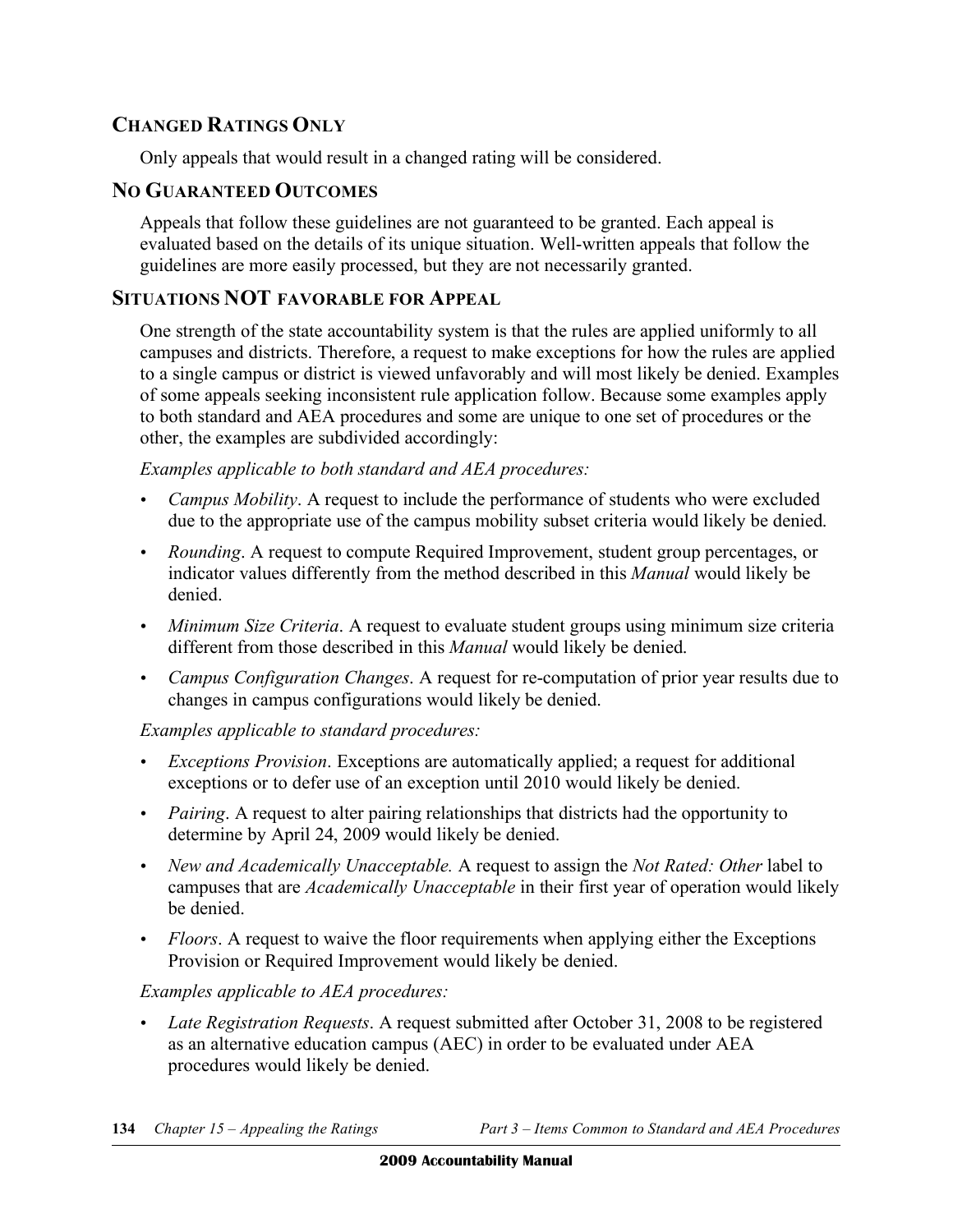- • *At-risk Criterion*. A request by AECs or charter operators to be evaluated under AEA procedures when they did not meet the at-risk criterion or applicable safeguards for 2009 ratings would likely be denied.
- • *Late Requests by Charters with the Option to be Evaluated under AEA Procedures*. A request submitted after May 15, 2009 for a charter operator to be evaluated under AEA procedures would likely be denied.

# **Guidelines**

# **TAKS APPEALS**

If a problem is identified with data received from the test contractor, the TAKS data may be appealed. An appeal of the TAKS indicators should reflect a serious problem such as a missing grade level or campus. However, coding errors on TAKS answer sheets will be considered on a case-by-case basis. Please note the following:

- If the district has requested that writing results be rescored, a copy of the dated request to the test contractor and the outcome of the rescored tests should be provided with the appeal. If the rescored results impact the rating, these appeals are necessary since rescored results may not be processed in time to include in the assessment data used to determine the accountability ratings released by July 31.
- If other serious problems are found, copies of correspondence with the test contractor should be provided with the appeal.
- Coding errors related to student demographic or program participation fields on the TAKS answer documents will be evaluated by reviewing the student's history in PEIMS.
- • A request to include performance on a TAKS (Accommodated) test that is not part of the 2009 accountability system or to exclude performance that is part of this year's system would likely be denied.
- • A request to alter the TEA methodology for combining the first and second administrations of grade 3 reading results, or for the first and second administrations of grade 5 and 8 reading and mathematics results would likely be denied.
- • A request to alter the formulas, equations, or campus mean values for calculating a TPM outcome for a student would likely be denied. Appeals to substitute local projections for state-generated projections would likely be denied. Appeals to use TPM values that do not meet state accountability mobility subset rules or are based on TAKS (Accommodated) tests not included in the TAKS base indicator would likely be denied. See *Appendix D* for more detail on the selection of TPM values for use in state accountability.
- **Spring 2009 TAKS Corrections Window:** As in 2008, in 2009 TEA offered districts the opportunity to correct the TEST TAKEN INFO field. This correction opportunity was available only for the primary administrations in the spring.

Changes to the TEST TAKEN INFO field submitted within the correction window will be included in the TAKS data files used in determining the 2009 accountability ratings. Appeals from districts that missed this corrections window would likely be denied. Corrections to fields other than the TEST TAKEN INFO field will not be used in determining *Part 3 – Items Common to Standard and AEA Procedures Chapter 15 – Appealing the Ratings* **135**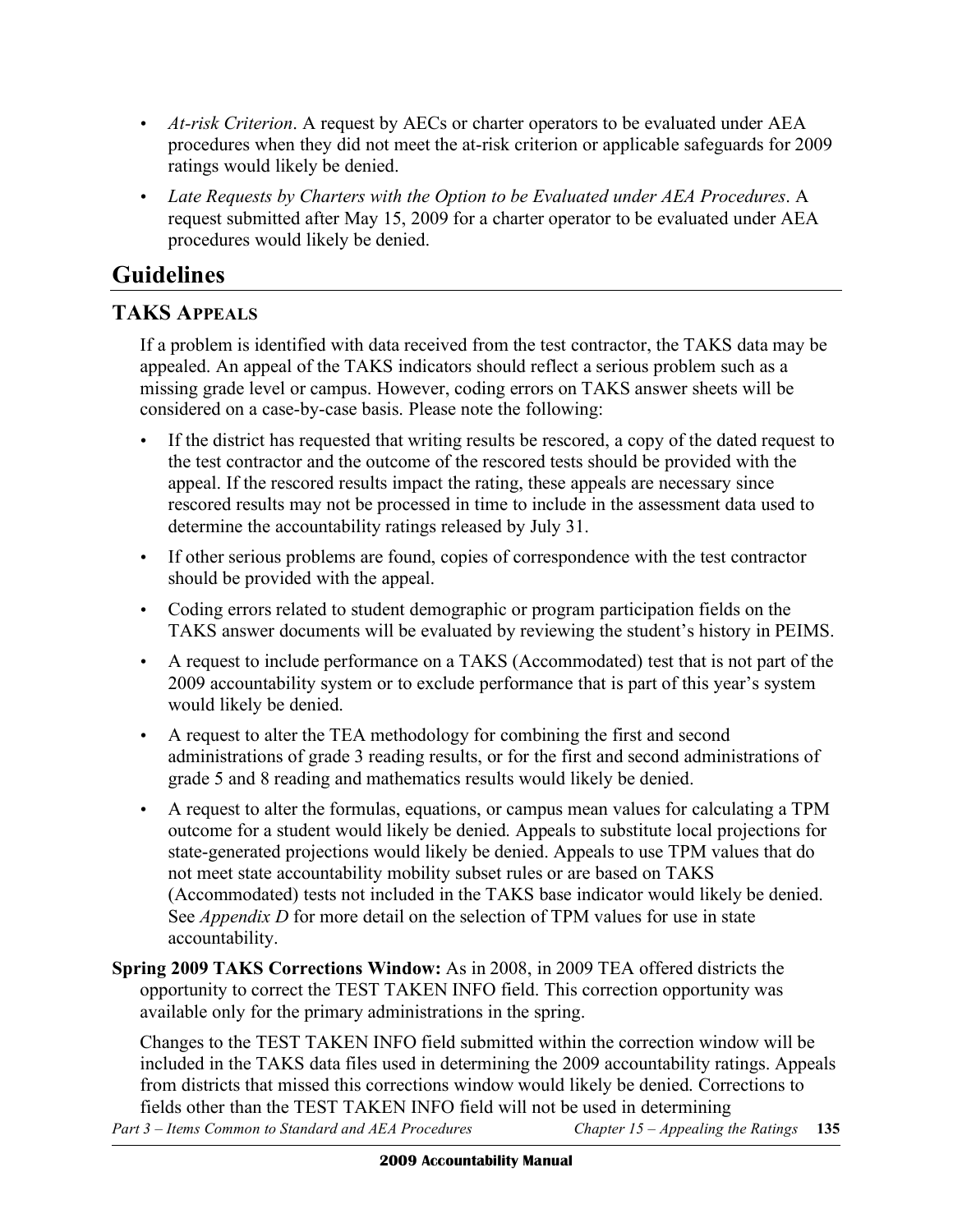accountability ratings. For accountability purposes, student identification information, demographic or program participation, and score code status will be based on the information provided on the answer document at the time of testing.

**School Closures Due to Swine Flu:** Districts that were closed due to the flu outbreak during the week of April 27 were asked to administer the TAKS assessments the week following reopening. For example, districts that reopened the week of May  $4<sup>th</sup>$  were asked to begin TAKS testing on Monday, May 11<sup>th</sup>. Districts that were closed because of the flu were also permitted to shift the administration of the grades 5 and 8 TAKS mathematics retest from Tuesday, May 19, to Wednesday through Friday of that week. All testing was to be completed by Friday, May 22. Results of tests administered late due to the flu will be included in the state accountability system with all of the other assessment results from the spring 2009 test administrations.

Districts may believe that certain situations stemming from the flu outbreak adversely affected TAKS performance. These include high absenteeism during testing; high levels of student anxiety at the time of testing; and deflated performance presumed to be due to interruption of the test schedule. All these cases are viewed as unfavorable for appeal. In the situations cited above, alternate outcomes had these situations not been present cannot be determined.

#### **ANNUAL DROPOUT RATE APPEALS**

Districts are responsible for providing accurate information to TEA, including the data used to determine the grade 7-8 and grade 7-12 annual dropout rate accountability indicators. Appeals of the Annual Dropout Rate indicator are handled on a case-by-case basis. Please note the following:

- The School Leaver Provision (SLP) is no longer in effect for dropout rates for 2009; under either standard procedures or AEA procedures. Districts and campuses must meet the applicable dropout rate criteria to achieve a rating*.* Districts cannot appeal to apply the SLP to either the grade 7-8 or the grade 7-12 Annual Dropout Rate indicators.
- As shown in *Chapter 19 Calendar*, in June the agency provides superintendents access to lists of their dropouts as well as summary tables of the annual dropout rates. Only students shown as dropouts on these lists may be appealed. See *Appendix D – Data Sources* for more information about the processing of dropout data.
- Appeals from districts that located students after the last day of the school start window would likely be denied. This policy ensures that all districts have an equal opportunity to locate dropouts.
- No more than ten dropouts may be appealed for any campus or district.
- Data quality will be a consideration in evaluating the merits of a dropout rate appeal. Poor data quality is not a valid reason to appeal.

#### **COMPLETION RATE APPEALS**

Districts are responsible for providing accurate information to TEA, including the data used to determine the longitudinal completion rate accountability indicators. Appeals of the Completion Rate indicators are handled on a case-by-case basis. Please note the following: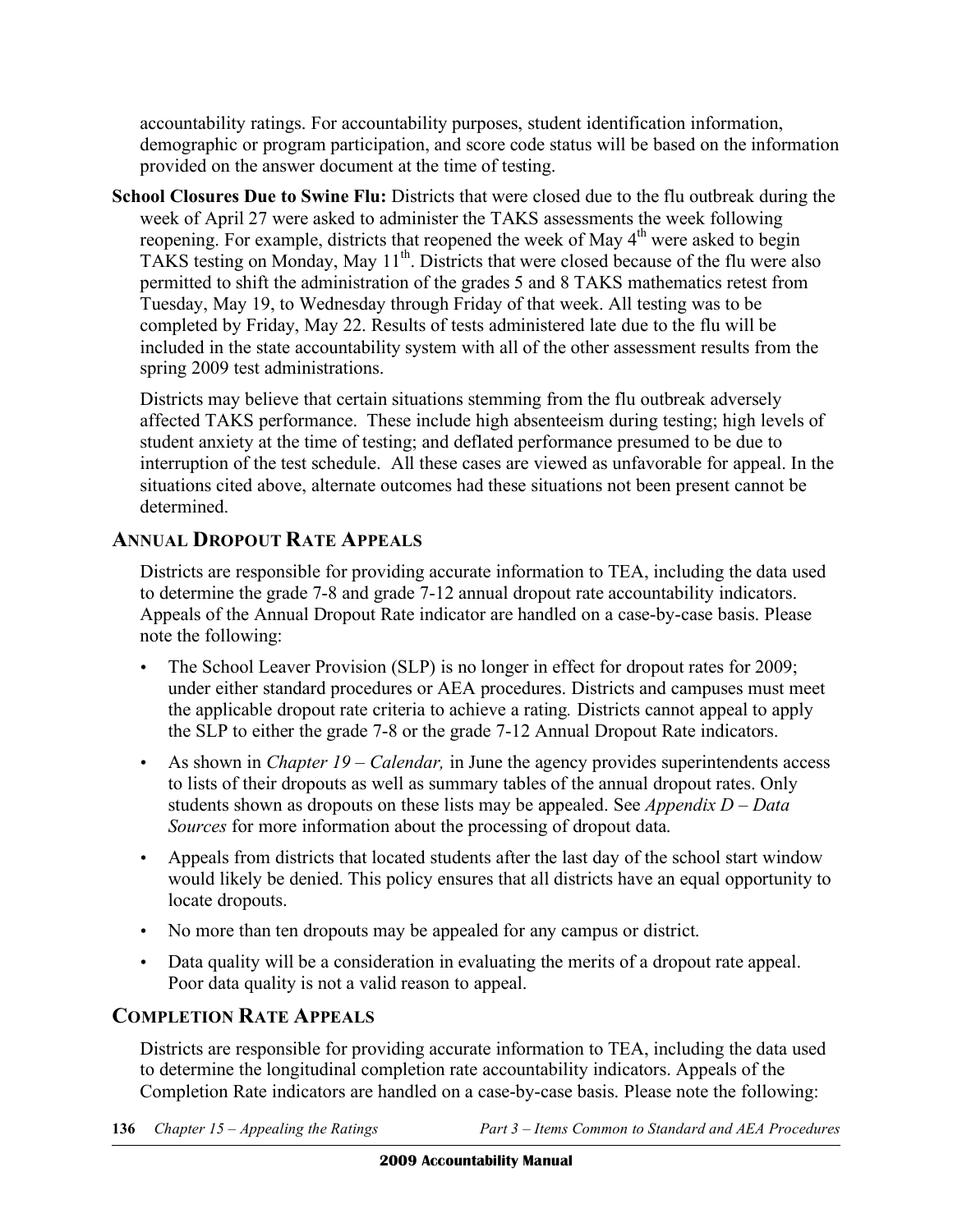- The SLP is no longer in effect for completion rates for 2009; under either standard procedures or AEA procedures. Districts and campuses must meet the applicable completion rate criteria to achieve a rating*.* Districts cannot appeal to apply the SLP to either Completion Rate I or Completion Rate II.
- For 2009, the use of the district Completion Rate I for secondary campuses without their own data continues to be suspended. These secondary schools are not evaluated on the Completion Rate I indicator in 2009.
- As shown in *Chapter 19 Calendar*, the agency provides superintendents access to longitudinal completion information in June. This includes lists showing the final status of students in the 2008 cohort and summary tables of the longitudinal completion rates that will be used for accountability. Only students shown on these lists may be appealed. See *Appendix D – Data Sources* for more information completion data processing.
- The status of no more than ten non-completers or one percent of the non-completers in the cohort (whichever is larger) may be appealed for any campus or district.
- Data quality will be a consideration in evaluating the merits of a completion rate appeal. Poor data quality is not a valid reason to appeal.

# **GOLD PERFORMANCE ACKNOWLEDGMENT APPEALS**

Gold Performance Acknowledgments (GPA) cannot be appealed. Campuses or districts that appeal an *Academically Unacceptable* rating will automatically receive any GPA earned if their appeal is granted and their rating is raised to *Academically Acceptable* or higher.

# **TECHNICAL ASSISTANCE TEAM (TAT) APPEALS**

Campuses rated *Academically Acceptable* in 2009 under either standard or AEA procedures are identified for technical assistance teams if their 2008-09 performance does not meet the accountability standards established for the 2010 accountability system. The identification of a campus on the TAT list cannot be appealed. TAT identification occurs after the resolution of all appeals; therefore, campuses rated *Academically Acceptable* as a result of a granted appeal are considered for TAT list identification. Data are never changed as a result of granted appeals, so the data used for possible TAT identification may include data with documented quality problems. TAT identification occurs in November 2009 prior to final determination of all 2010 accountability system decisions. Should the commissioner's final decisions for 2010 alter the outcomes for any TAT-identified campuses, the TAT list will not be reconstructed. The TAT list published in November 2009 is final and all activities required for TAT listed campuses must proceed based on that list.

# **Special Circumstance Appeals**

# **HURRICANE IKE**

**PEIMS Crisis Code:** The assessment results of students displaced due to Hurricane Ike will be removed from the accountability data as stated in the April 2009 posting of the commissioner's final decisions for 2009 and beyond. The PEIMS Crisis Code from the fall 2008 enrollment record will be used to identify displaced students. Use of the code will rely on matching student identifying information on the test answer document with the PEIMS record.

*Part 3 – Items Common to Standard and AEA Procedures Chapter 15 – Appealing the Ratings* **137**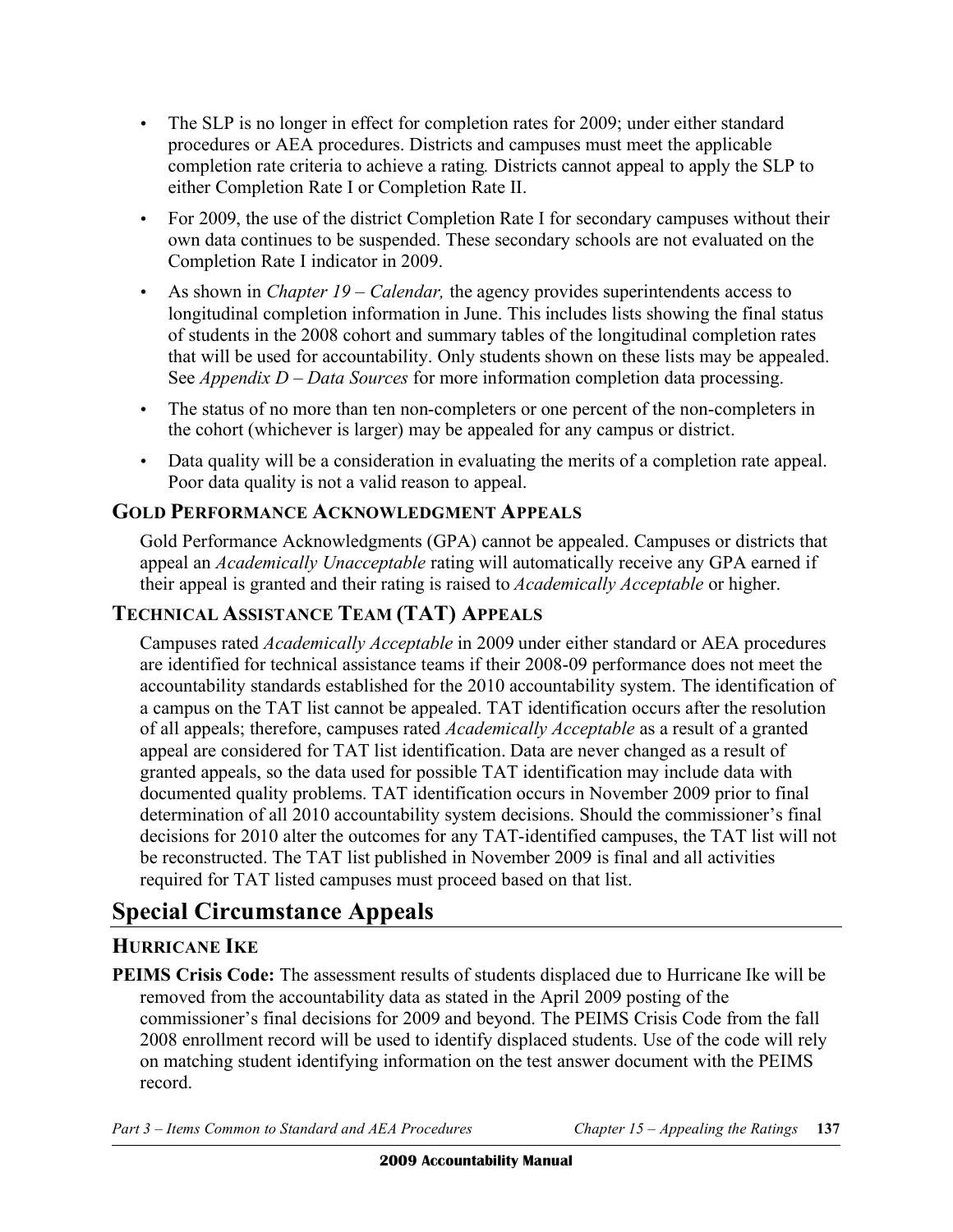Appeals that petition for rating changes due to problems with the PEIMS Crisis Code will be evaluated on a case-by-case basis. Requests to change a student's crisis code value will be evaluated against prior year attendance information to help confirm or refute the initial code value reported.

Requests to *include* results of students properly coded with the PEIMS Crisis Code are unfavorable for appeal.

**Districts and Campuses Directly Impacted:** The Hurricane Ike Provision allows for special evaluation of accountability ratings for eligible districts and campuses. A list of districts and campuses eligible for the provision is available will be posted to the agency website in May.

A district or campus directly impacted by Hurricane Ike, yet not identified as eligible may appeal to be afforded the same considerations as the identified districts and campuses if there are unique circumstances that warrant additional review. Also, districts and campuses with *Not Rated: Other* ratings due to application of the hurricane provision may appeal to have the system-generated rating applied instead. (See *Appendix K*.)

## **HURRICANES KATRINA AND RITA**

The completion rates used for 2009 accountability may be negatively impacted by students who were displaced by Hurricanes Katrina or Rita during the 2005-06 school year because that school year is still part of the class of 2008 cohort.

A district may appeal the Completion Rate indicator when the campus or district rating is limited from the next higher rating due to a displaced student with a non-completion status. Only students with a final status of "dropout" during 2005-06 (the year of the hurricanes) will be considered favorable for appeal. This special circumstances appeal will be permitted through the 2010 accountability cycle, the last year students with a final status during 2005- 06 are part of the cohort used for accountability. The district is required to supply appropriate documentation that the student was displaced due to one of the 2005 hurricanes. This appeal category applies to both standard and AEA procedures. As with all granted appeals, no changes will be made to the data shown on the reports.

# **MISSING TEXAS PROJECTION MEASURE VALUES**

As detailed in *Appendix E*, not all students will have a Texas Projection Measure (TPM) value. For some, TPM values will not be calculated because of non-matching identification information between the current year and prior year student history. In cases where all demographic data within the current year can be matched, districts may appeal to use TPM values for these students. Districts must supply TPM values (the TPM Calculator provided on the TEA website may be used) and all supporting performance results for these students.

# **How to Submit an Appeal**

Superintendents appealing an accountability rating must transmit a letter prior to the appeal deadline that includes the following:

- A statement that the letter is an appeal of the 2009 state accountability rating;
- The name and ID number of the district and/or campuses to which the appeal applies;
- The specific indicator(s) appealed;
- The problem, including details of the data affected and what caused the problem;

**138** *Chapter 15 – Appealing the Ratings Part 3 – Items Common to Standard and AEA Procedures*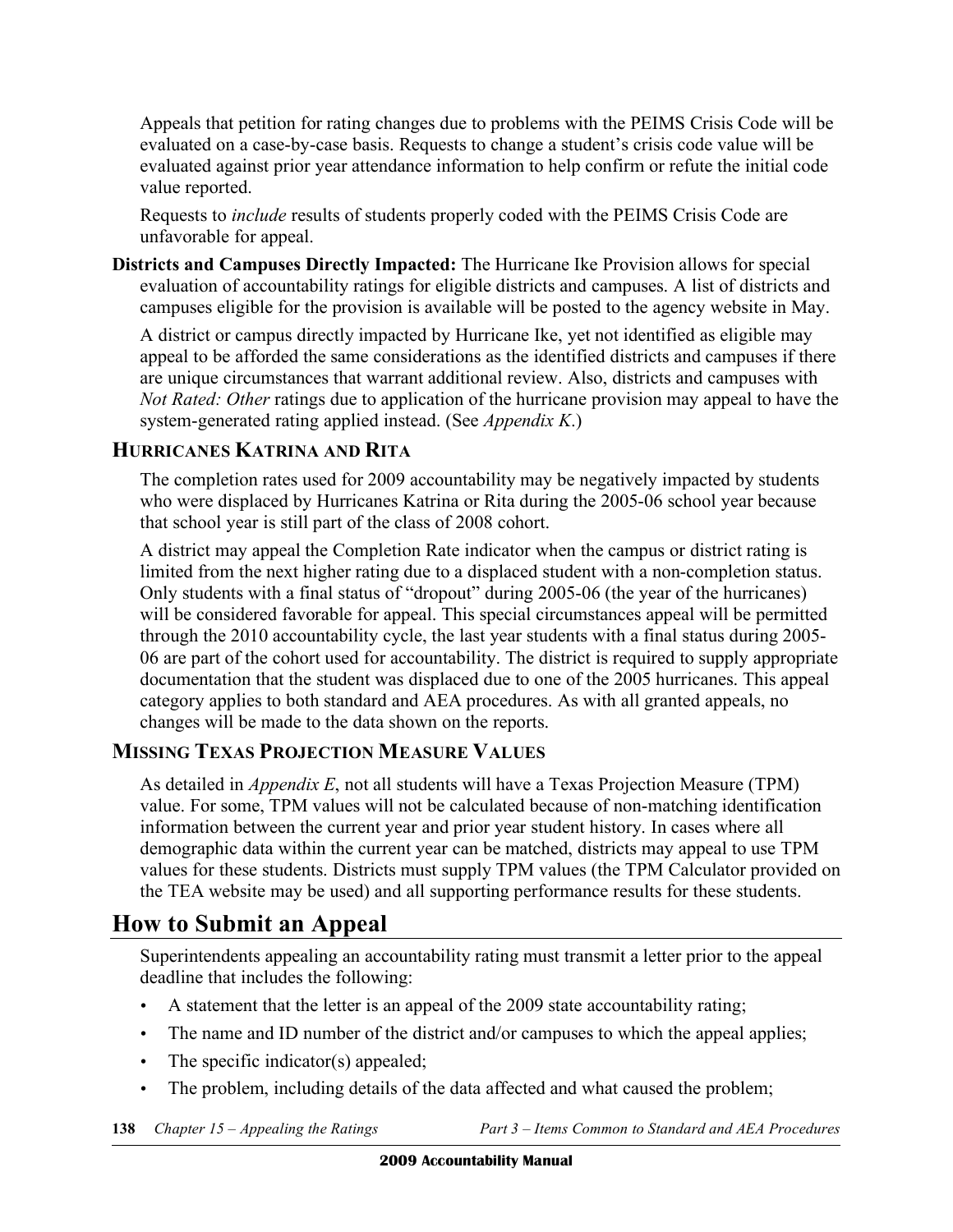- If applicable, the reason(s) why the cause of the problem is attributable to TEA, a regional education service center, or the test contractor;
- The reason(s) why the change would result in a different rating, including calculations that support the different outcome;
- • A statement that all information included in the appeal is true and correct to the superintendent's best knowledge and belief; and,
- The superintendent's signature on official district letterhead.

#### **Other Information:**

- Appeals for more than one campus within a district may be included in the same letter.
- Appeals for more than one indicator may be included in the same letter.
- • Appeals of ratings issued under both standard and AEA procedures may be included in the same letter.
- • Districts have only one opportunity to appeal each indicator for any campus or the district.
- When student-level information is in question, supporting information must be provided for review, i.e., a list of the students in question by name and identification number. It is not sufficient to claim data are in error without providing information with which the appeal can be researched and evaluated. *Confidential student-level documentation included in the appeal packet will be processed and stored in a secure location and will be accessible only by TEA staff authorized to view confidential student results.*
- • It is the district's responsibility to ensure all relevant information is included in the appeal as districts will not be prompted for additional materials.
- The appeal should be addressed to the Division of Performance Reporting as follows:

```
Your ISD 
Your address 
City, TX zip 
                            Division of Performance Reporting 
                                                                                    stamp 
                            Texas Education Agency<br>1701 Congress Avenue
                            Austin, TX 78701-1494
 Attn: Accountability Ratings Appeal
```
- The appeal letter should be addressed to Mr. Robert Scott, Commissioner of Education (see letter examples, below).
- Appeal letters must be postmarked on or before August 14, 2009. Appeals postmarked after this date will not be considered. Appeals delivered to TEA in person must be timestamped in the Division of Performance Reporting by 5:00 p.m. on August 14, 2009. Overnight courier tickets or tracking documentation must indicate package pickup on or before August  $14<sup>th</sup>$ .
- • **Only send one copy of the appeal letter and/or supporting documentation.**
- • Districts are encouraged to obtain delivery confirmation services from their mail courier.

*Part 3 – Items Common to Standard and AEA Procedures Chapter 15 – Appealing the Ratings* **139**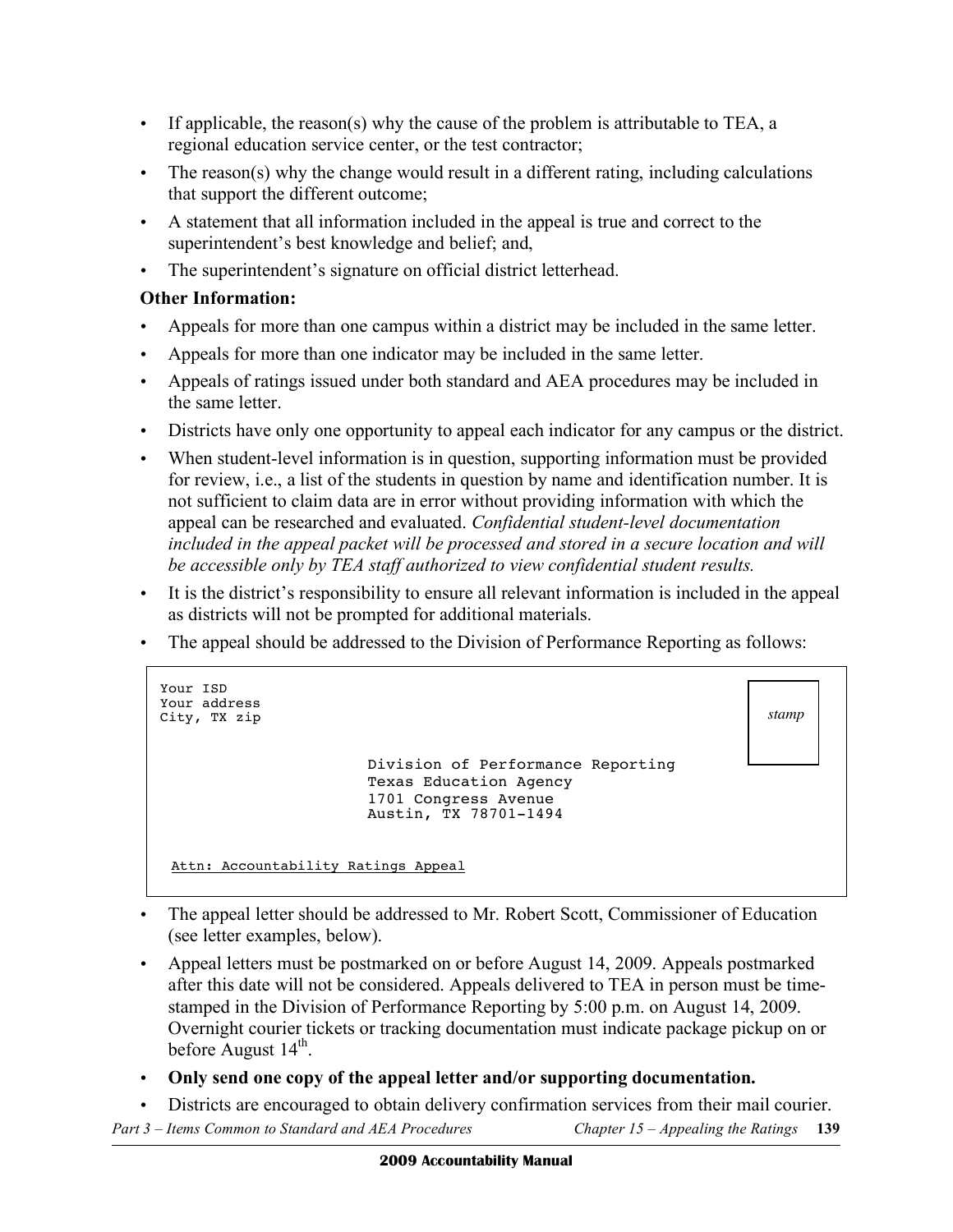Examples of satisfactory and unsatisfactory appeals are provided below for illustration.

## *Appeal Letter Examples*

| <b>Satisfactory Appeal:</b>                                                                                                                                                                                                                                                                                                                                                                                                                                                                                                                                                                                                                                                                                                                                                                                                                                                                                          | <b>Unsatisfactory Appeals:</b>                                                                                                                                                                                                                                                                                                                                                                                                                                                                                                                                                                                                                                                                         |
|----------------------------------------------------------------------------------------------------------------------------------------------------------------------------------------------------------------------------------------------------------------------------------------------------------------------------------------------------------------------------------------------------------------------------------------------------------------------------------------------------------------------------------------------------------------------------------------------------------------------------------------------------------------------------------------------------------------------------------------------------------------------------------------------------------------------------------------------------------------------------------------------------------------------|--------------------------------------------------------------------------------------------------------------------------------------------------------------------------------------------------------------------------------------------------------------------------------------------------------------------------------------------------------------------------------------------------------------------------------------------------------------------------------------------------------------------------------------------------------------------------------------------------------------------------------------------------------------------------------------------------------|
| Dear Commissioner Scott,<br>This is an appeal of the 2009 state<br>accountability rating issued for Elm Street<br>Elementary School (ID 123456789) in Elm<br>ISD.<br>Specifically, I am appealing TAKS mathematics<br>for the Hispanic student group. This is the only<br>indicator keeping Elm Street Elementary from<br>achieving a rating of Academically Acceptable.<br>My analysis shows a coding change made to<br>one student's ethnicity on the answer document<br>at the time of testing was in error. One $5th$<br>grade Hispanic student was miscoded as White<br>on the answer document. Had this student, who<br>passed the mathematics test, been included in<br>the Hispanic student group, the percent passing<br>for this group would have met the<br>Academically Acceptable standard. Removing<br>this student from the White student group does<br>not cause the White student group performance | Dear Commissioner Scott,<br>I have analyzed the percentage passing for the<br>economically disadvantaged mathematics<br>students. The campus is allowed two<br>exceptions. The floor for using the exception<br>table is 40% for mathematics. The campus has<br>39%. Therefore, the campus was not able to use<br>both exceptions. I am seeking consideration for<br>the 39% in mathematics for the economically<br>disadvantage student group. If granted, the<br>school's rating would become Academically<br>Acceptable. Attached is a copy of the<br>preliminary accountability data table.<br>Sincerely,<br>J. Q. Educator<br>Superintendent of Schools<br>attachment<br>Dear Commissioner Scott, |
| to fall below the <i>Acceptable</i> standard.<br>Attached is the student's identification<br>information as well as the PEIMS data for this<br>student for the last six years (kindergarten<br>through $5th$ grade) showing we have<br>consistently reported this student as Hispanic.<br>The second attachment shows the recalculated<br>mathematics percent passing statistics for both<br>the White and Hispanic student groups for Elm<br>Elementary.<br>We recognize the importance of accurate data<br>coding, and have put new procedures in place<br>to prevent this from occurring in the future.<br>By my signature below, I certify that all<br>information included in this appeal is true and<br>correct to the best of my knowledge and belief.<br>Sincerely,<br>J. Q. Educator<br>Superintendent of Schools<br>attachments                                                                            | Maple ISD feels that its rating should be<br><i>Exemplary</i> . The discrepancy occurs because<br>TEA shows that the performance for Hispanic<br>Writing is 89%.<br>We have sent two compositions back for<br>scoring, and are confident they will be changed<br>to passing.<br>If you have questions, do not hesitate to contact<br>us, at 701-555-1234.<br>Sincerely,<br>J. Q. Educator<br>Superintendent of Schools<br>(no attachments)                                                                                                                                                                                                                                                             |

**140** *Chapter 15 – Appealing the Ratings Part 3 – Items Common to Standard and AEA Procedures*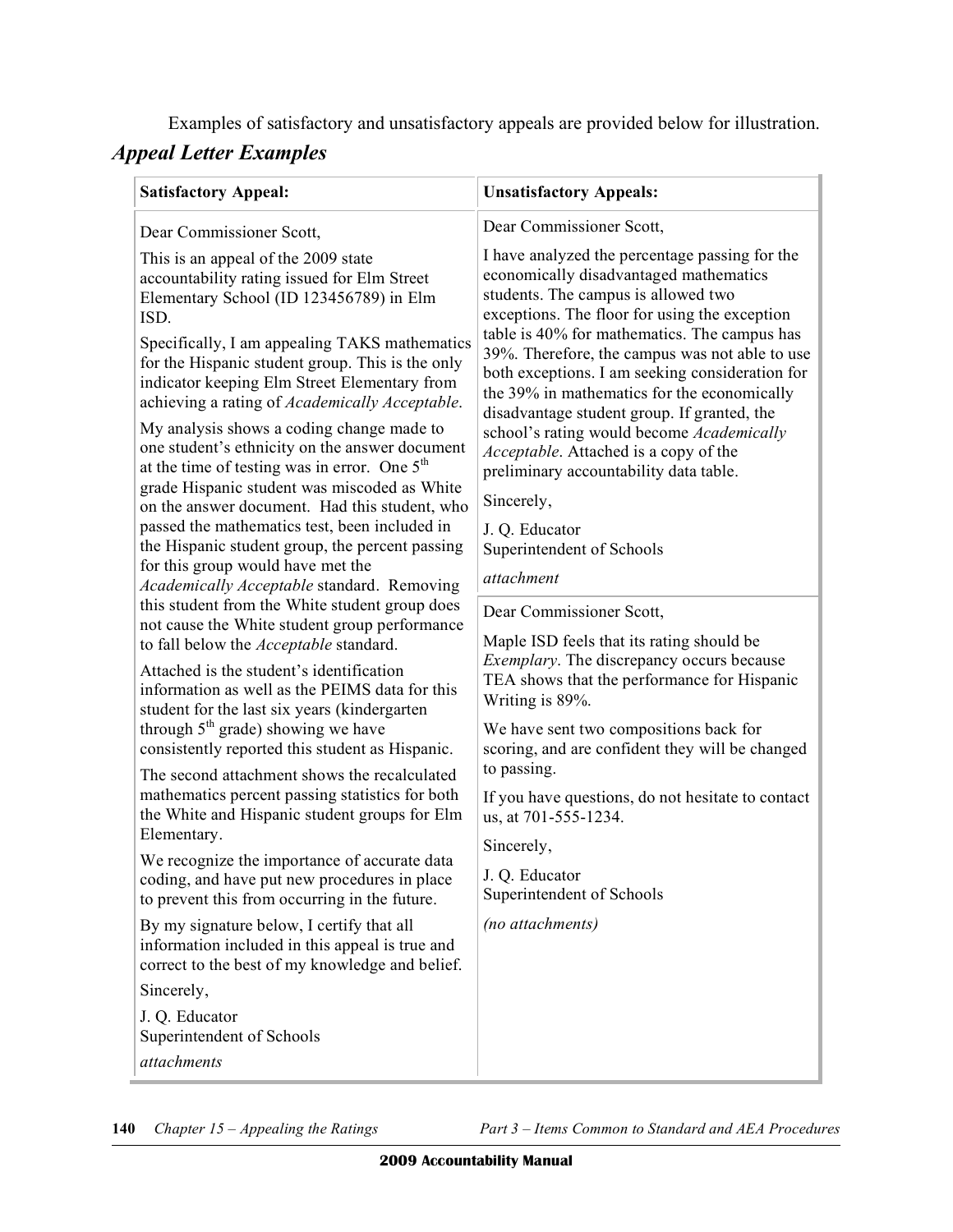# **How an Appeal Will Be Processed by the Agency**

Once an appeal is received by the Division of Performance Reporting, the process for evaluating the information will be followed as outlined below:

- The details of the appeal are entered into a database for tracking purposes.
- Researchers evaluate the request using agency data sources to validate the statements made to the extent possible. The agency examines all relevant data, *not just the results for the students specifically named in the correspondence.*
- Researchers analyze the effect that granting a campus appeal may have on other campuses in the district (such as paired campuses), whether they are specifically named in the appeal or not. Similarly, the effect that granting a campus appeal may have on the district is evaluated, whether the district is named in the appeal or not. In single-campus districts, both the campus and the district are evaluated, whether the district submits the appeal as a campus or district appeal.
- • Staff prepares a recommendation and forwards it to an external panel for review. Legislation passed in 2006 requires use of an appeals panel to ensure independent oversight of the appeals process. The use of an external, independent, three-member panel has been a feature of the state accountability system since 2004.
- The review panel examines the appeal, supporting documentation, staff research, and the staff recommendation. The panel determines its recommendation.
- The panel's recommendation is forwarded to the commissioner.
- The commissioner makes a final decision.
- The superintendent is notified in writing of the commissioner's decision and the rationale upon which the decision was made. The decision of the commissioner is final and is not subject to further negotiation. The commissioner will respond in writing to each appeal received.
- • *If an appeal is granted, the data upon which the appeal was based will not be modified.*  Accountability and AEIS reports, as well as all other publications reflecting accountability data, must report the data as they are submitted to the TEA. Accountability data are subject to scrutiny by the Office of the State Auditor.

When a rating is changed due to a granted appeal, the letter from the commissioner serves as notification of the official rating for the district or campus. Districts may publicize the changed rating at that time. The agency website and other state accountability products will be updated after the resolution of all appeals. This update will occur in October 2009 concurrent with the release of the Gold Performance Acknowledgments. Note that the update will reflect only the changed *rating;* the values shown on the report, such as percent met standard, are never modified. Between the time of receipt of the commissioner's letter granting an appeal and the update of agency state accountability products, the agency sources will not reflect the changed campus or district rating.